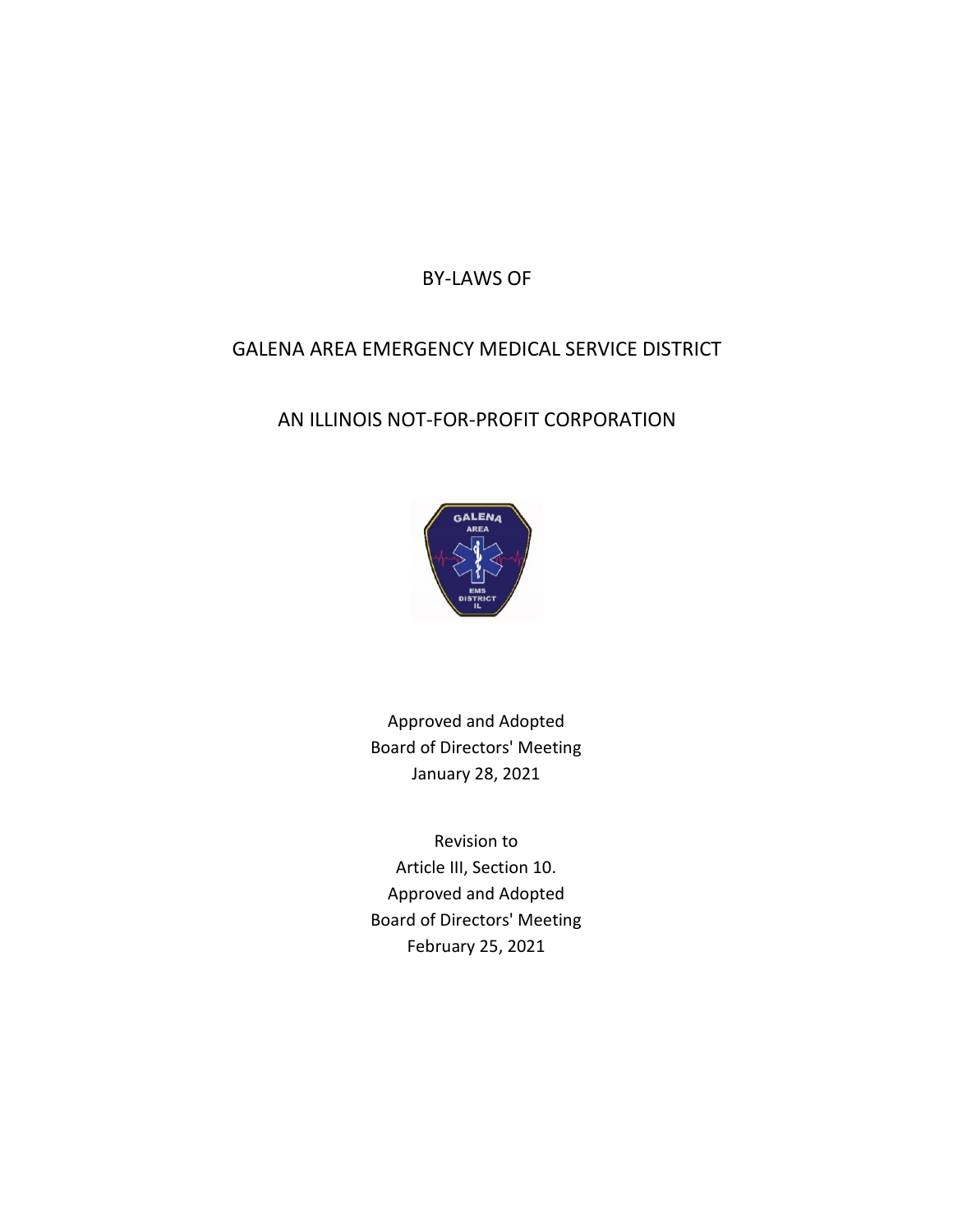### ARTICLE I

Section 1. NAME: The name of this Corporation is "GALENA AREA EMERGENCY MEDICAL SERVICE DISTRICT" hereinafter referred to as the "Corporation". Approved and Adopted January 28, 2021

# ARTICLE II

Section 1. PURPOSE: The purpose of this Corporation is to provide primary emergency medical service within the geographical boundaries of Council Hill, East Galena, Rawlins, Scales Mound, Vinegar Hill, and West Galena Townships as well as parcels located in portions of the geographical boundaries of Guilford, Menominee and Rice Townships, Jo Daviess County, Illinois, all as shown on the map attached here-to, marked "Exhibit A", and made a part hereof by reference thereto; and to provide secondary emergency medical service in those geographical areas where mutual aid agreements have been entered into with other emergency medical service organizations. Incidental to said purpose, the Corporation shall have the right to acquire, sell and lease real estate and personal property in providing said service and to legally perform any act or acts, through its authorized representatives, in providing emergency medical service.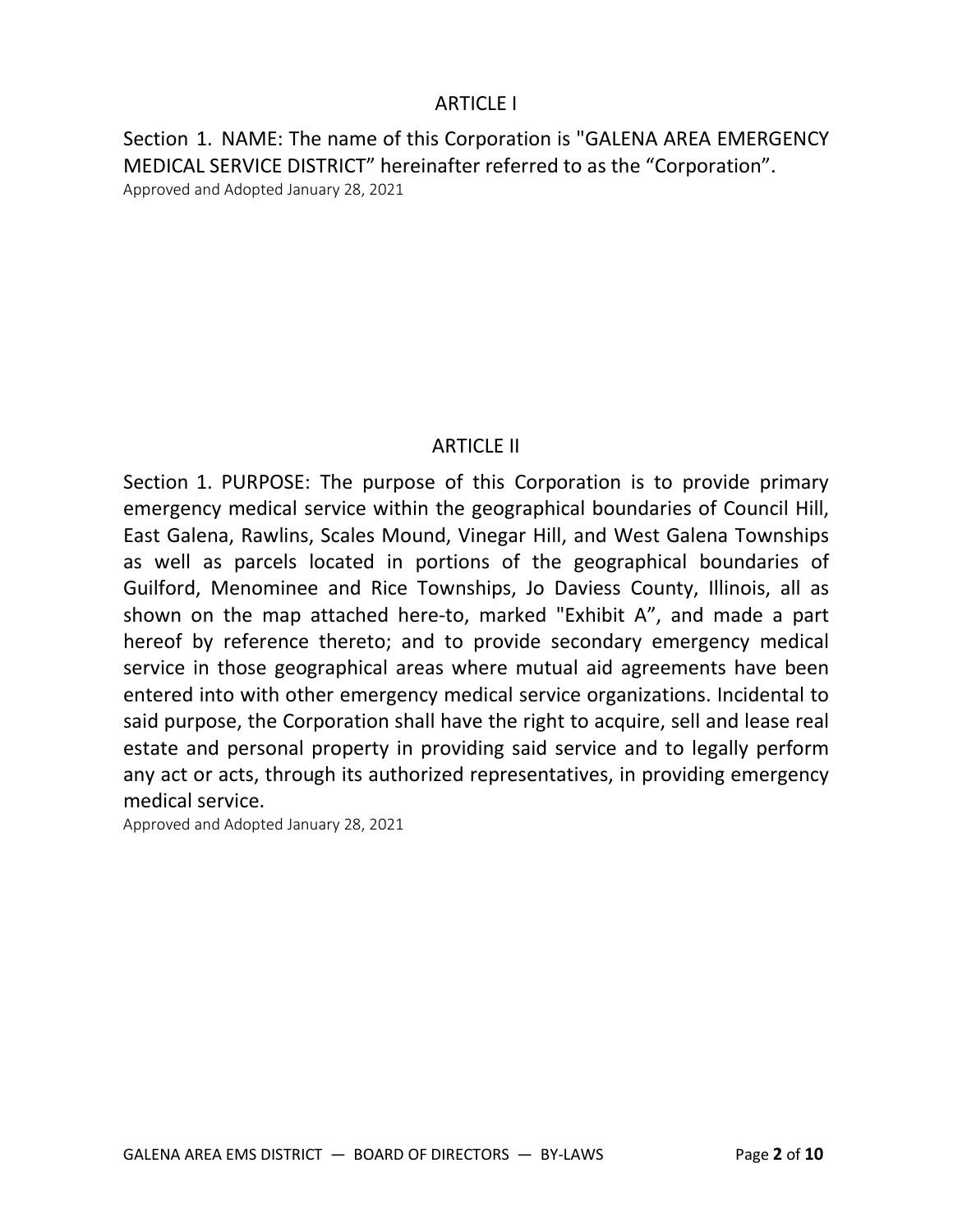### ARTICLE III

Section 1. ORGANIZATION: The Corporate membership shall consist of all legal residents over the age of 18 who reside within the geographical boundaries as outlined and defined on the map marked "Exhibit A" in Article II, Section 1. Approved and Adopted January 28, 2021

Section 2. BOARD OF DIRECTORS: The Board of Directors presently consists of nine (9) members who meet the requirements of Article III, Section 1. No more than one (1) member of the Galena Area EMS Association may hold a position as a Board member. No member of the Galena Area EMS Association may hold a position as an elected Officer on the Board of Directors. Approved and Adopted January 28, 2021

Section 3. POWERS AND FUNCTIONS: The Board of Directors shall have complete and final authority and responsibility for the management and control of the business and the property of the Corporation in accordance with the provisions of these By-Laws.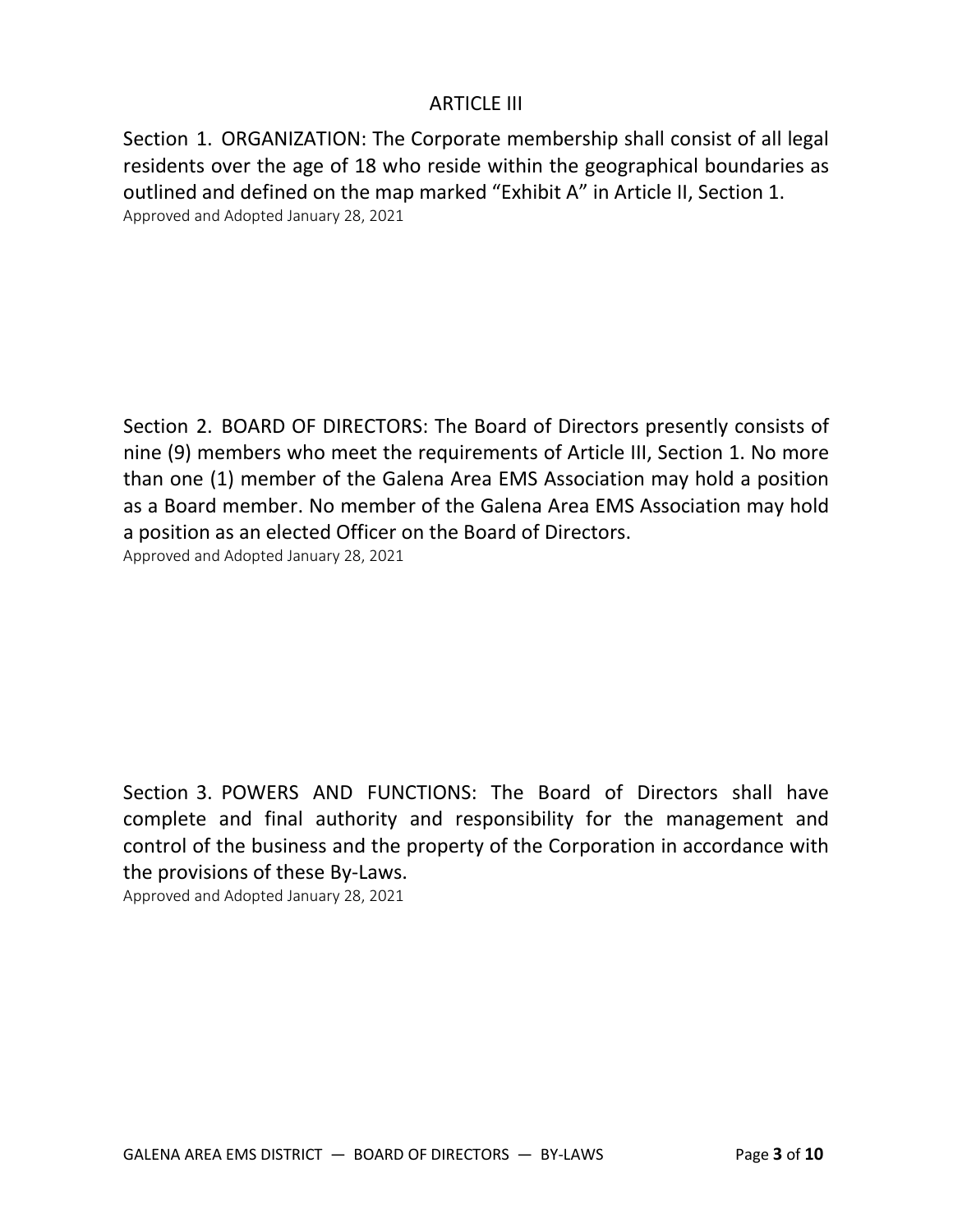Section 4. REGULAR MEETINGS: The Board of Directors shall meet monthly in the Corporation's facilities at 217 Summit Street, Galena, Illinois. The Board of Directors shall determine the 12-month meeting schedule the month prior to the beginning of each Fiscal Year.

Approved and Adopted January 28, 2021

Section 5. SPECIAL MEETING: A special meeting of the Corporate members may be called by the President, or upon written request by a majority of the Board, or upon written request of at least fifty (50) of the Corporate membership specifying the object of such meeting. Such meeting shall be called within sixty (60) days of receipt of the request. Fifteen (15) days prior to such meeting, a Public Notice with the meeting agenda indicating the time, place, and object thereof shall be posted on the Corporation's exterior bulletin board.

Approved and Adopted January 28, 2021

Section 6. SPECIAL BOARD MEETINGS: Special Board meetings may be called by the President or upon written request by a majority of the Board. Not less than forty-eight (48) hours prior to said meeting, a Public Notice with the meeting agenda shall be posted on the Corporation's exterior bulletin board. Board members will be notified of the meeting in the usual manner for giving notice of Board meetings.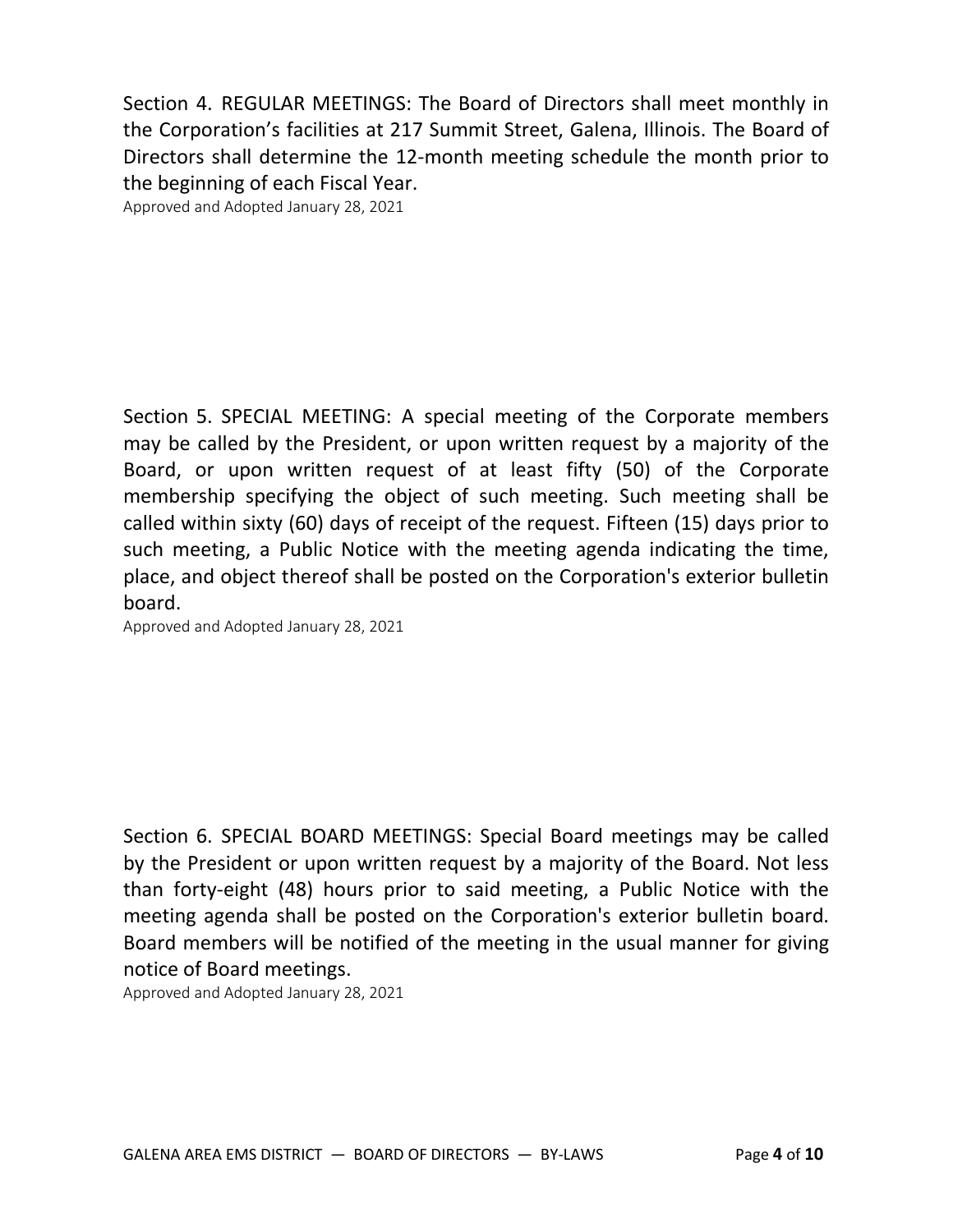Section 7. QUORUM: Five (5) Board members shall constitute a quorum for any meeting of the Board of Directors.

Approved and Adopted January 28, 2021

Section 8. ANNUAL MEETING: The Corporate members shall hold an annual meeting in the first month of the Fiscal Year in accordance with the 12-month meeting schedule determined by the Board of Directors. The meeting shall be held for the purpose of receiving the annual reports of Officers, electing Directors for the Board, and transacting such other business that may come before the meeting.

 Fifteen (15) days prior to the annual meeting, the Secretary of the Board shall post the Public Notice and agenda of the annual meeting on the Corporation's exterior bulletin board. Said meeting shall be held at the Corporation's facilities at 217 Summit Street, Galena, Illinois.

Approved and Adopted January 28, 2021

Section 9. VOTING: At any meeting of the Corporate membership, each member shall be entitled to one (1) vote. Voting by proxy shall not be permitted.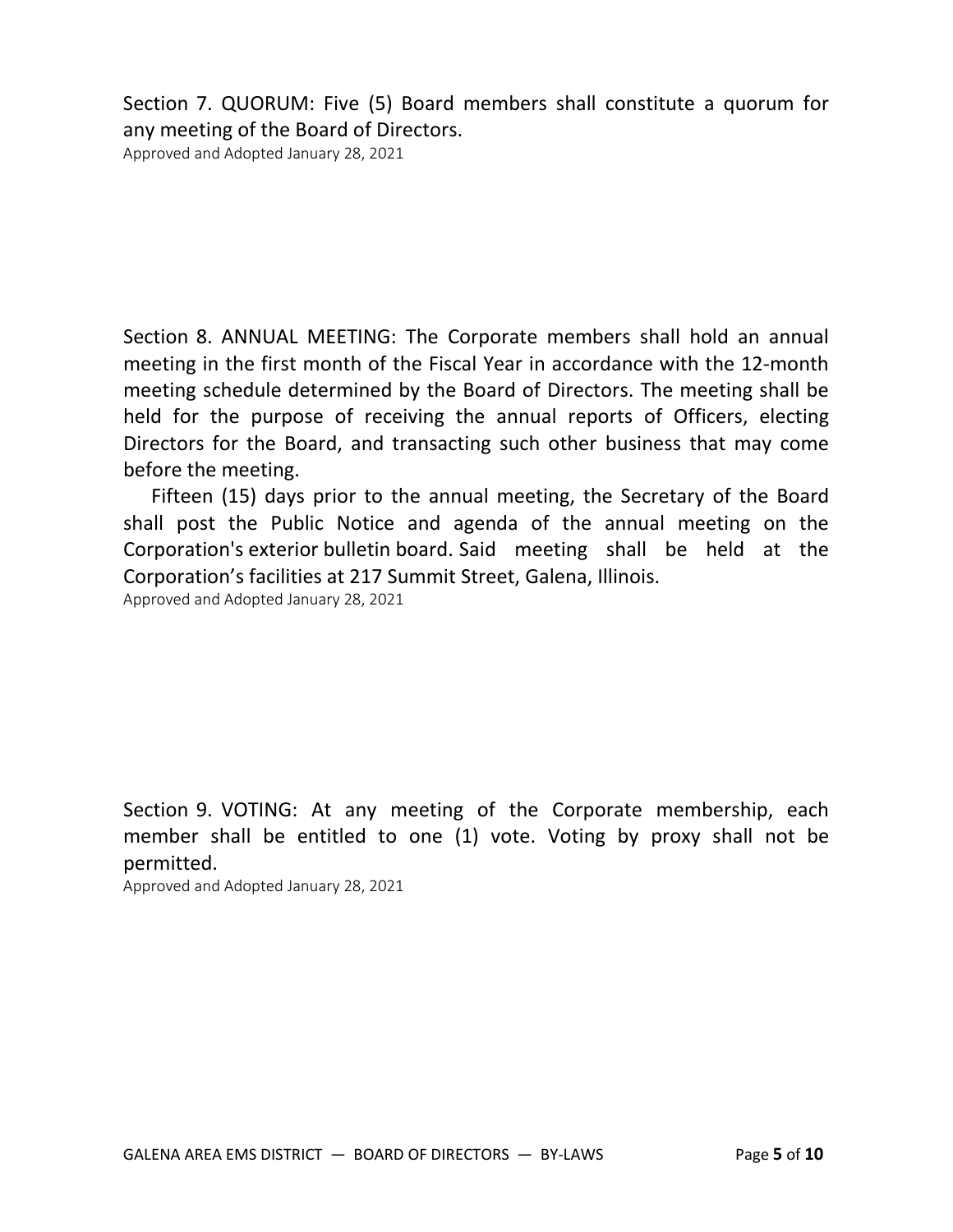Section 10. NOMINATING COMMITTEE: A nominating committee shall be appointed by the President not later than the date of the regularly scheduled monthly Board meeting two months prior to the annual meeting. The President shall designate one (1) person as the Chairperson.

 Said committee shall nominate as many candidates as there are positions on the Board to be filled and file a list of its recommended nominees with the Board Secretary not later than the date of the regularly scheduled monthly Board of Directors' meeting the month prior to the annual meeting.

 Candidates for positions on the Board of Directors shall also include those names submitted by petition, signed by no fewer than fifty (50) corporate members. Such petition(s) may be obtained at www.galenaems.org. Completed petition(s) shall be filed with the Board Secretary not later than the date of the regularly scheduled monthly Board of Directors' meeting the month prior to the annual meeting.

Approved and Adopted February 25, 2021

Section 11. ELECTION OF DIRECTORS: The election of Directors shall take place at the annual meeting. Candidates for Directors shall include those names submitted by the nominating committee and the names of any other candidate(s) submitted in the manner stated in Section 10 above. Voting shall be by voice vote unless directed otherwise by the Board of Directors or by a majority vote of the Corporate members present at the annual meeting. Voting may not be by secret ballot. Directors shall be elected for a term of one (1) year and shall hold office until their successors are elected or appointed. Approved and Adopted January 28, 2021

Section 12. ELECTION OF OFFICERS: The election of Officers shall take place at a Board of Directors' meeting subsequent to the annual meeting. The Directors shall verbally nominate from their number a President, Vice President, Treasurer, and Secretary. Voting shall be by voice vote. Voting may not be by secret ballot. Officers are elected for a term of one (1) year and shall hold office until their successors are elected or appointed.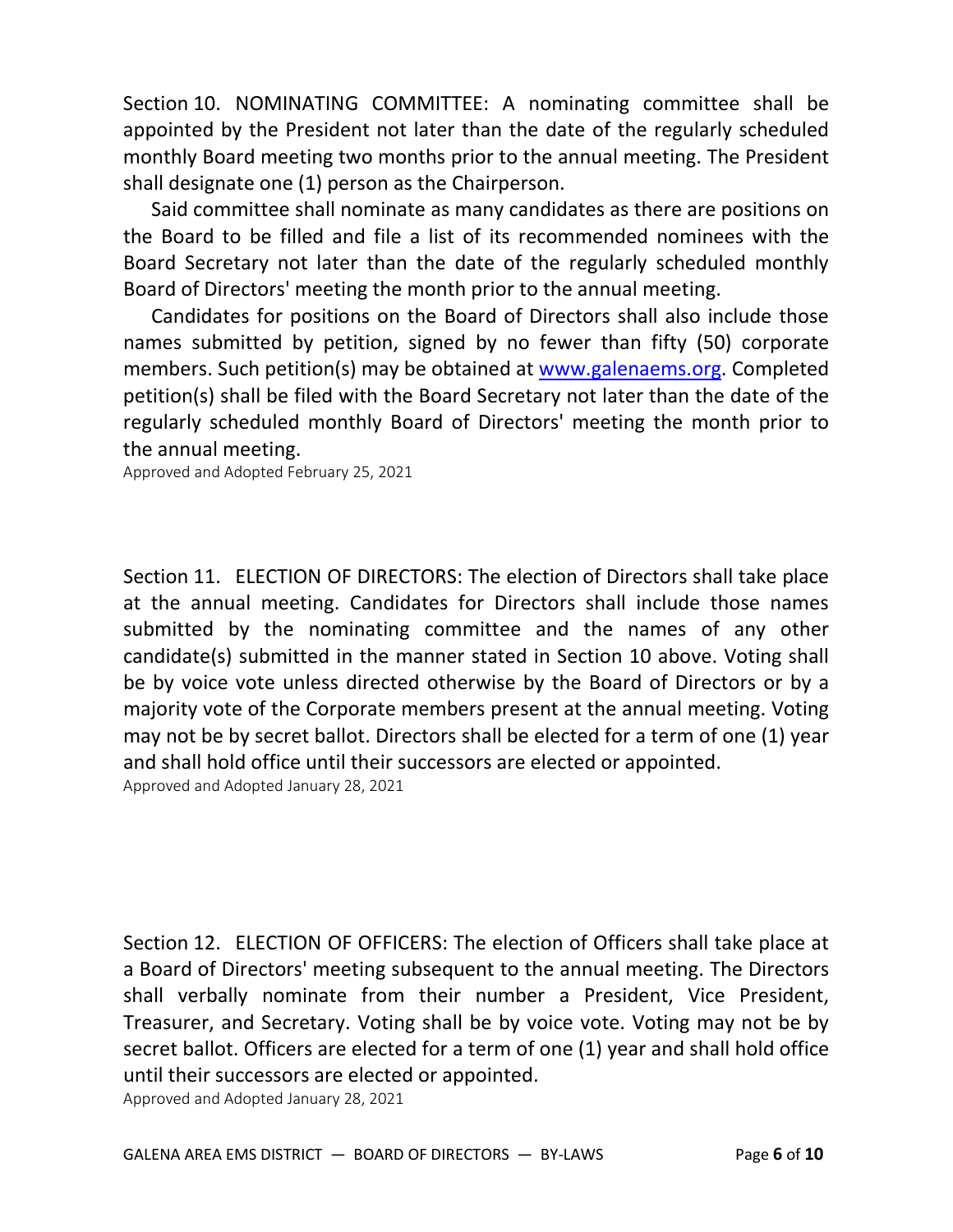Section 13. ATTENDANCE: Any Board member who fails to attend meetings of the Board may, at the discretion of the attending Board members, be deemed to have resigned, in the absence of any written explanation from such member. The Board shall notify said member in writing of said action. If such member fails to file a written objection with the Board within seven (7) business days of receipt of said notice, requesting a hearing before the Board, then said member's term shall terminate at the expiration of said seven (7) days. Approved and Adopted January 28, 2021

Section 14. VACANCIES: Where vacancies occur due to resignation or otherwise, such vacancies shall be filled by appointment by the duly elected Board President, with Board approval.

Approved and Adopted January 28, 2021

# ARTICLE IV

Section 1. OFFICERS: The Officers of the Corporation shall be: President, Vice-President, Treasurer, and Secretary. In the permanent absence of any Officer, the Board of Directors shall elect a member to fill the vacancy. Approved and Adopted January 28, 2021

Section 2. PRESIDENT: The President shall serve as chairperson of the meetings of the Corporation, the Board of Directors, the Executive Committee and be an ex-officio member of all committees other than the nominating committee, and shall perform such functions as are herein provided or as are assigned by the Board of Directors.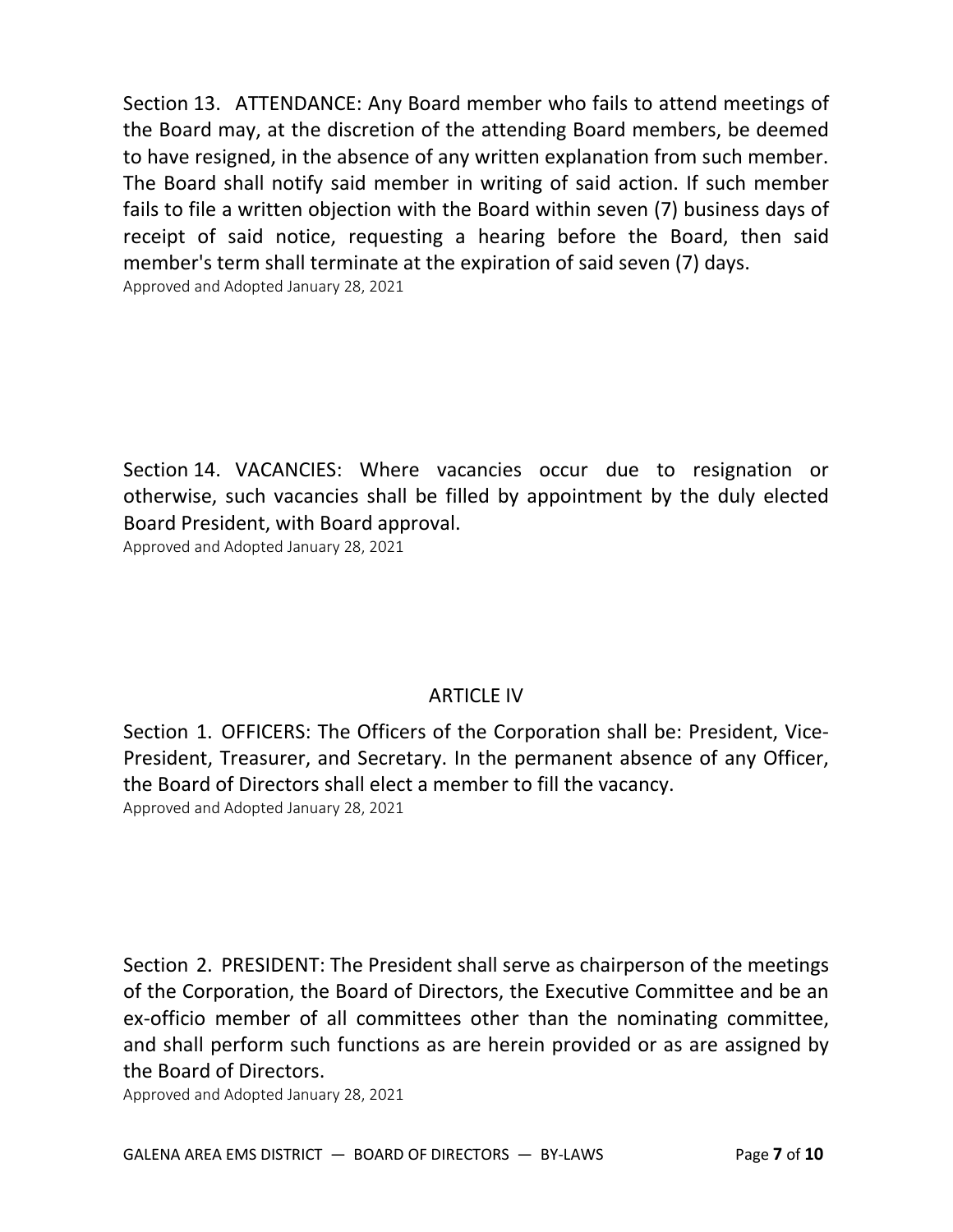Section 3. VICE-PRESIDENT: The Vice-President shall serve in place of the President in the President's absence or inability to serve, shall be a member of the Executive Committee of the Board of Directors, and shall perform such functions as are herein provided or as are assigned by the Board of Directors. Approved and Adopted January 28, 2021

Section 4. TREASURER: The Treasurer shall have custody of all monies and securities of the Corporation, shall be a member of the Executive Committee of the Board of Directors, and shall perform such functions as are herein provided or as are assigned by the Board of Directors.

Approved and Adopted January 28, 2021

Section 5. SECRETARY: The Secretary shall keep minutes of Board meetings, be responsible for sending required notices, and receive and answer communications. The Secretary shall be a member of the Executive Committee of the Board of Directors, and shall perform such functions as are herein provided or as are assigned by the Board of Directors. Approved and Adopted January 28, 2021

Section 6. COORDINATOR: The Coordinator shall be an at-will paid employee of the Corporation and shall be in charge of personnel and training of the members of the Galena Area EMS Association. Duties shall be outlined in the Coordinator's Job Description. The Coordinator shall inform the Board of all matters of operation by giving a Report at each scheduled Board meeting. The Coordinator may not hold an elected office in the Association nor hold a Board of Director position with the Corporation.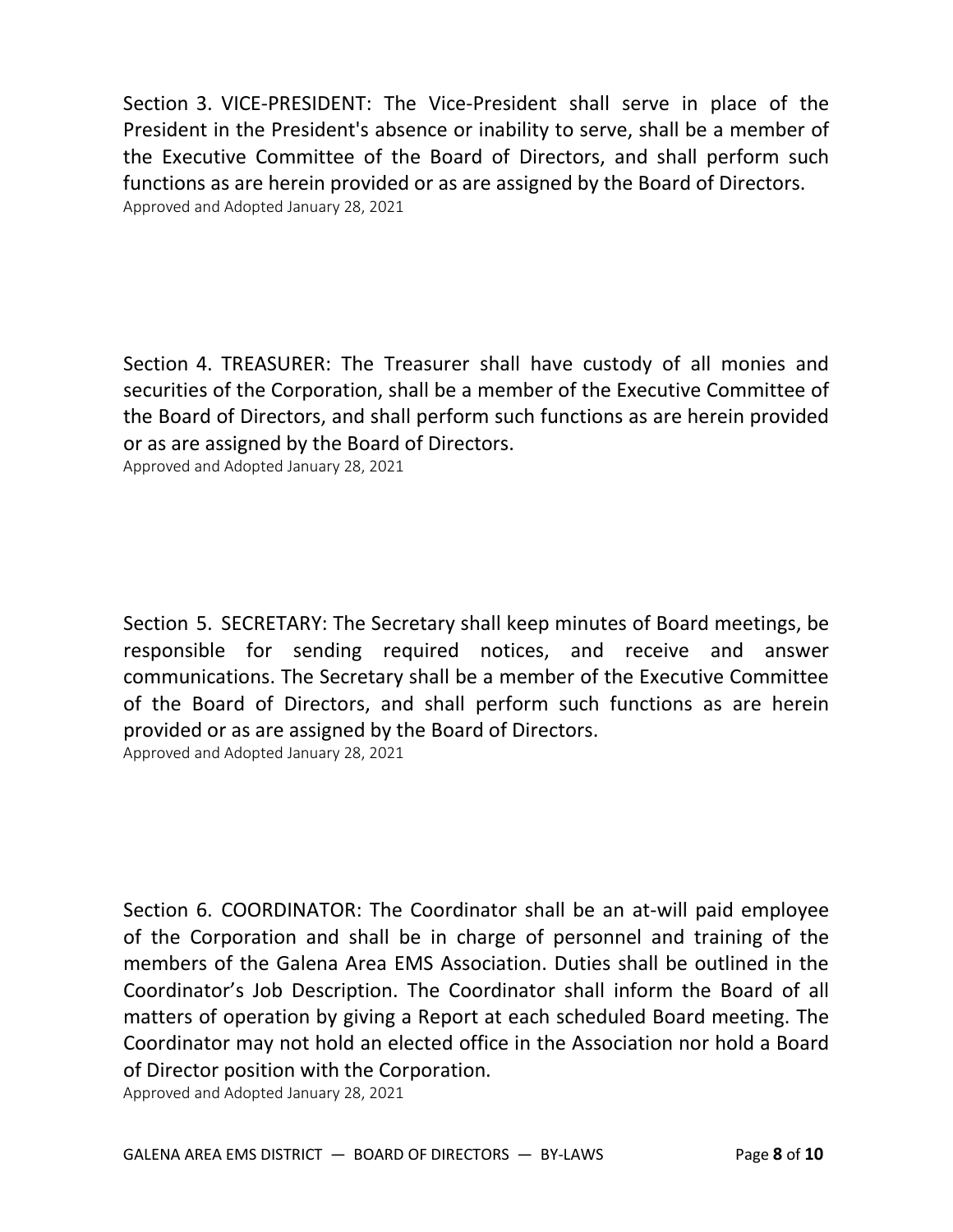Section 7. COMPENSATION: The Officers of the Corporation may be paid a salary at the discretion of the Board and receive compensation for actual expenses.

Approved and Adopted January 28, 2021

#### ARTICLE V

Section 1. COMMITTEES: The following standing committee(s) shall be established:

EXECUTIVE COMMITTEE: This committee shall be comprised of the Officers of the Board of Directors and shall be responsible for communicating with the Coordinator and for keeping the Board of Directors fully informed of all matters concerning the purpose of this Corporation.

Approved and Adopted January 28, 2021

OTHER COMMITTEES: The President may create other committees for such purpose and for such time as may be deemed necessary. The President shall report on any committees created at the subsequent Board meeting. Approved and Adopted January 28, 2021

### ARTICLE VI

#### MISCELLANEOUS MATTERS

Section 1. AMENDMENTS: These By-Laws may be amended. Written amendment(s) shall be presented to the Board of Directors. At the next Board of Directors' meeting, discussion and a vote for acceptance or rejection of the proposed amendment(s) shall take place.

Approved and Adopted January 28, 2021

Section 2. FISCAL YEAR: The fiscal year of the Corporation shall be May 1 to April 30.